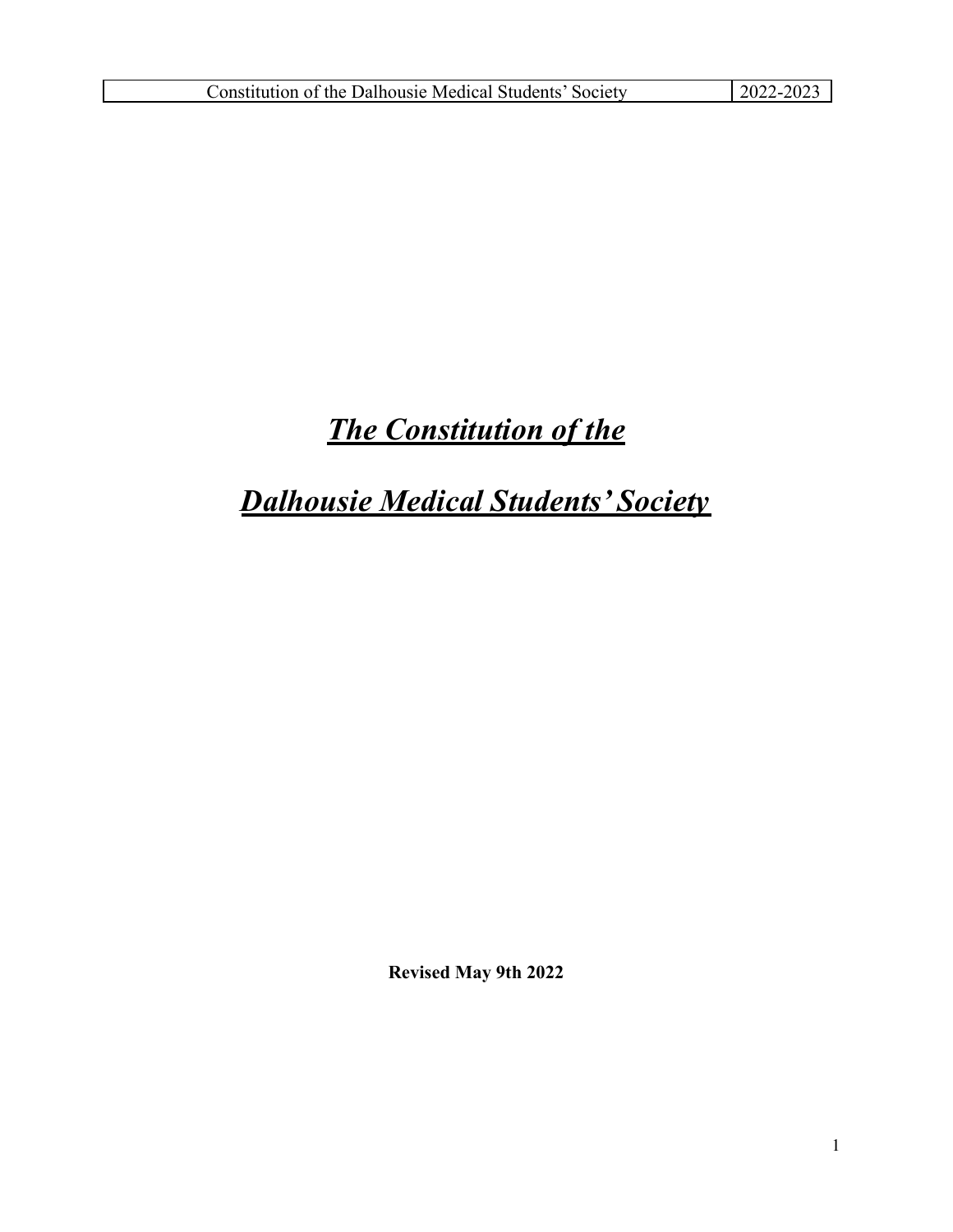#### **Table of Contents**

#### **ARTICLE I – The Society**

SECTION 1 – Identity SECTION 2 – Objectives SECTION 3 – The Crest SECTION 4 – The Logo

#### **ARTICLE II – Membership**

SECTION 1 – Identities

#### **ARTICLE III – Rights, Privileges, Obligations and Fees of Members**

SECTION 1 – Rights and Privileges SECTION 2 – Obligations

#### **ARTICLE IV – Honorary Members**

SECTION 1 – Rights

#### **ARTICLE V – Organization**

SECTION 1 – Executive SECTION 2 – Council Members SECTION 3 – Advisory Members SECTION 4 – Proxy

#### **ARTICLE VI - Nominations, Elections and removal of Members from Council**

SECTION  $1$  – Schedule for General Elections & Appointments SECTION 2 – Responsibilities for Chief Returning Officer (CRO) SECTION 3 – Elections Process SECTION 4 – Impeachment

#### **ARTICLE VII – Meetings**

SECTION 1 – Council Members SECTION 2 – General Meetings SECTION 3 – Rules of Order

#### **ARTICLE VIII – Constitution**

SECTION 1 – Constitutional Reform SECTION 2 – Terms of Reference

#### **ARTICLE IX – Referenda**

SECTION 1 – Rules of Referendum

#### **ARTICLE X – Finances**

SECTION 1 – Expenditures SECTION 2 – Accountability SECTION 3 – Management SECTION 4 – Capital

#### **ARTICLE XI – Records**

SECTION 1 – Maintenance of Records

#### **ARTICLE XII – Roles and Responsibilities**

SECTION 1 – General Duties of the Executive SECTION 2 – Specific Duties of the Executive SECTION 3 – Council Members' Roles & Responsibilities SECTION 4 – Standing Committees

#### **ARTICLE XIII – Affiliated Organizations**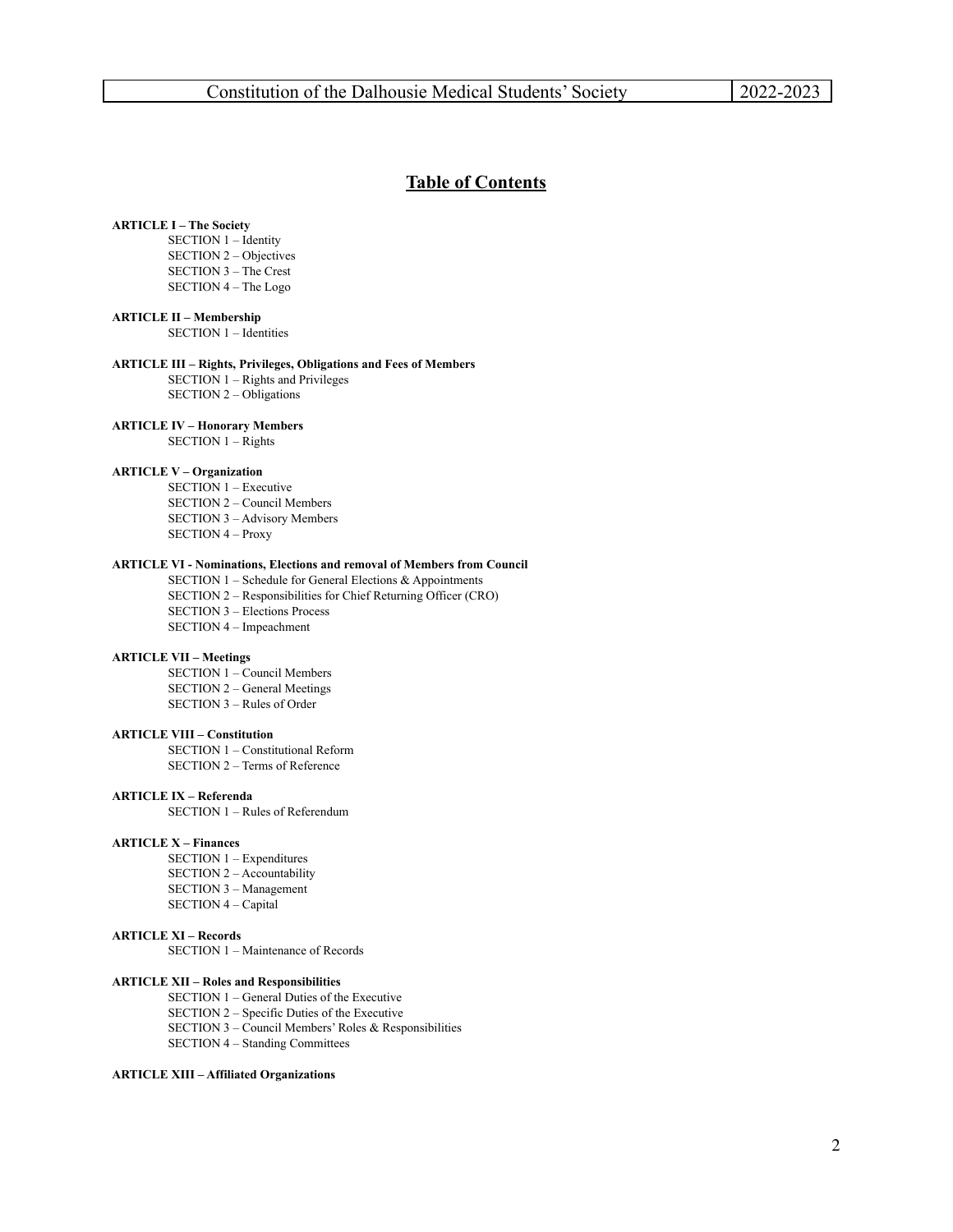### **ARTICLE I** THE SOCIETY

### SECTION 1 - Identity

This society shall be called the Dalhousie Medical Students' Society, hereafter referred to as the DMSS.

#### SECTION 2 - Objectives

The objectives of the DMSS shall be:

- a. To promote the interests and welfare of the local and global community as well as the undergraduate students of the Faculty of Medicine at Dalhousie University with respect to their educational, professional, social and extra-curricular endeavours.
- b. To serve as a liaison between the students and Faculty of Medicine.
- c. To maintain affiliation with the Medical Societies of Nova Scotia, New Brunswick and Prince Edward Island.
- d. To ensure adequate and continuing student representation in all matters affecting undergraduate students with attention to both local and national issues.

#### SECTION 3 - The Crest

The DMSS crest is shown in the accompanying design.



The pine cone symbolizes Hippocrates' pine cone which was believed "to possess great healing powers" and to be used by the king's physician to revive his royal master from fainting spells. The cone is placed in the hand of Aesculapius, the God of Medicine. The crest motto "Each one to Instruct Others" is taken from the "Seal of Cause" given by King James IV on October 13, 1506 to the Guild of Surgeons and Barbers of Edinburgh. The torse is added to put the whole insignia in the heraldic form of a crest.

SECTION 4 – The Logo

The DMSS logo is shown in the accompanying design.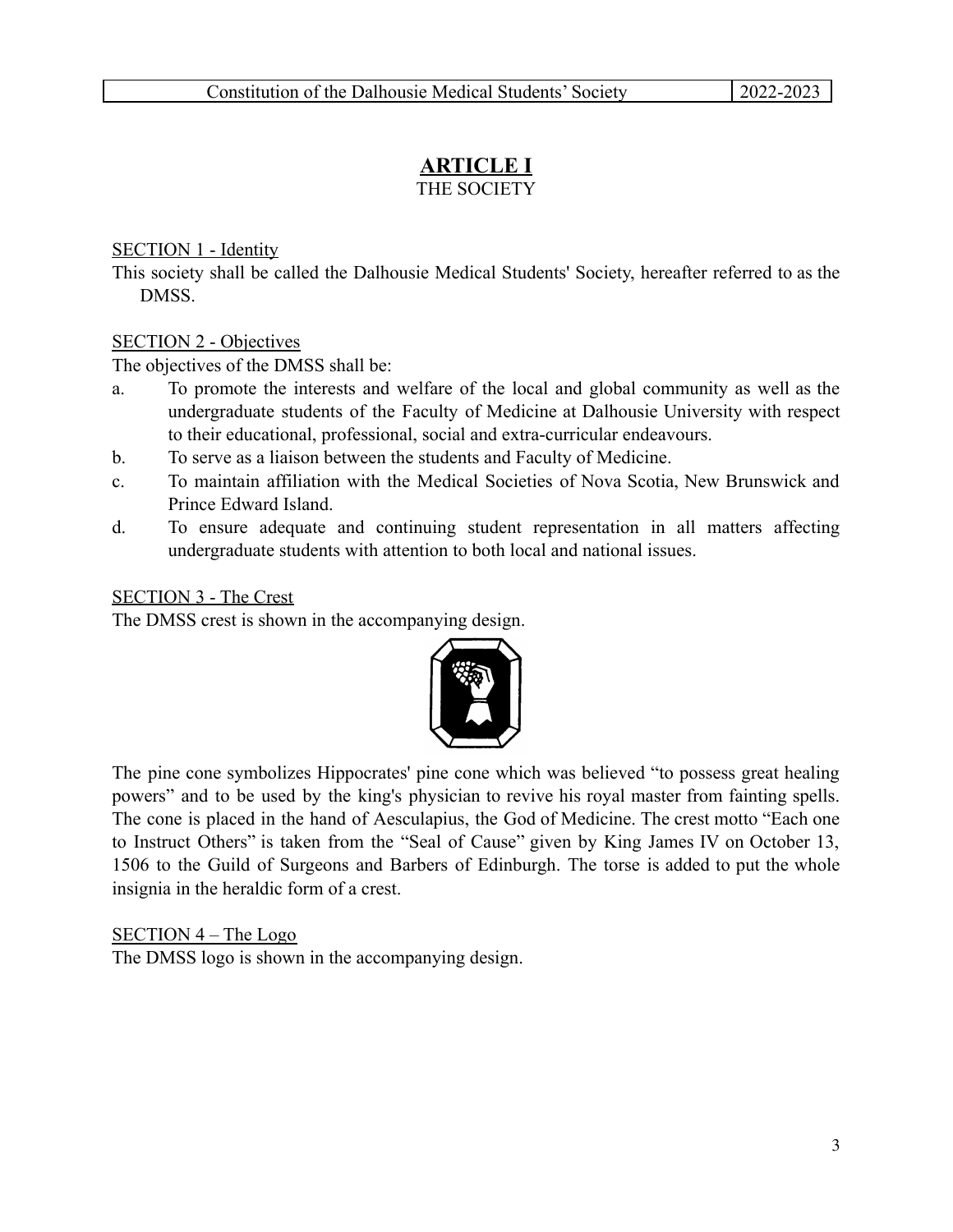

This logo shall serve in addition to the DMSS crest. While the crest remains the official "mark" of the DMSS, the logo was created to modernize DMSS branding, and may be used on letterheads, posters, or in any other fashion DMSS Council deems fit.

# **ARTICLE II** MEMBERSHIP

# SECTION 1 - Identities and Definitions

The members of the Society shall be known as:

- a. Executive: shall include the President, Past President and Vice Presidents.
- b. Council: shall include the voting members of the society, including Executive members above.
- c. Advisory members: shall include the non-voting members of the society.
- d. Active members: shall include the members of the society who participate in one of the standing committees, who are not required to attend Council meetings.
- e. General members: shall include all students in the Dalhousie Medicine Undergraduate program.
- f. Honorary members are: The President of the University, the Dean and the members of the Faculty of Medicine, and such members as may be duly elected by the Executive of the DMSS.
- g. Membership of the DMSS is not limited by age, sex, gender identification, sexual orientation, race or ethnicity, religion, country of origin, colour, physical and mental ability, or social class.

# **ARTICLE III**

# RIGHTS, PRIVILEGES, OBLIGATIONS AND FEES OF MEMBERS

# SECTION 1 - Rights and Privileges

- a. Each member of the society has the right and/or privilege to make, second, or support any motion of amendment, to raise questions of privilege, points of order, questions of appeal, or any other points of parliamentary practice at any general meeting of the DMSS.
- b. To vote at the annual election of officers, and on any and all questions affecting the DMSS, its members, or interests, at any general meeting of the DMSS.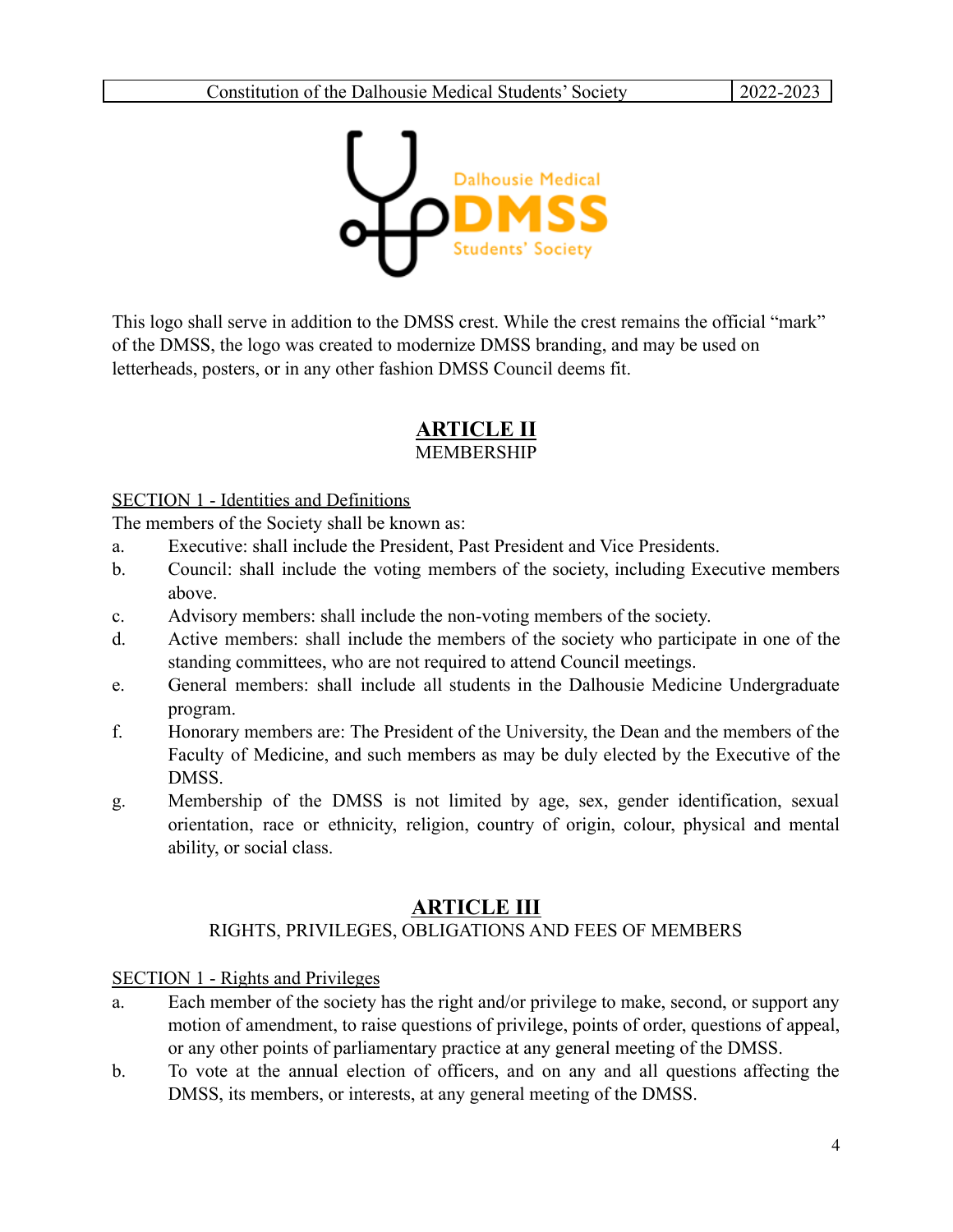- c. To hold any office within the DMSS having met the prerequisites for that office.
- d. To attend any DMSS Council meeting and to have the floor when recognized by the Chair.
- e. To have the member's membership fees for the Canadian Federation of Medical Students and Doctors Nova Scotia paid by the DMSS on their behalf.

# SECTION 2 - Obligations

- a. Each member shall be expected to pay any membership fee levied by the DMSS.
- b. Each member shall be expected to know and obey the rules and regulations of Dalhousie University, Faculty of Medicine and its affiliated hospitals.

# **ARTICLE IV**

# **ORGANIZATION**

#### SECTION 1 - Executive

The Executive members of the society must be members of Dalhousie's Undergraduate Medical Program and shall consist of the following<sup>1</sup>:

- a. President
- b. Past-President (if applicable)
- c. Vice-President Medical Education (VP Med. Ed.)
- d. Vice-President Internal Affairs (VP Internal)
- e. Vice-President DMNB (VP NB)
- f. Vice-President External Affairs (VP External)
- g. Vice-President Communications (VP Communications)
- h. Vice-President Finance (VP Finance)
- i. Vice-President Equity, Diversity & Inclusion (VP EDI)

# SECTION 2 - Council Members

The Council members must be members of Dalhousie's Undergraduate Medical Program and shall consist of the following members<sup>1</sup>:

- a. The aforementioned Executive (9)
- b. Dalhousie Student Union (DSU) Representative (1)
- c. Sports & Wellness Representatives (2; 1 from DMNS and 1 from DMNB campuses)
	- i. The two representatives represent one (1) total vote
	- ii. In the case that both Sports & Wellness Representatives are present, they shall decide between themselves which member gets to vote
	- iii. For quorum purposes, the Sports  $\&$  Wellness Representatives count as one (1) member
- d. DMNB Treasurer
- e. New Brunswick External Liaison
- f. DMNB Technology & Communications Representative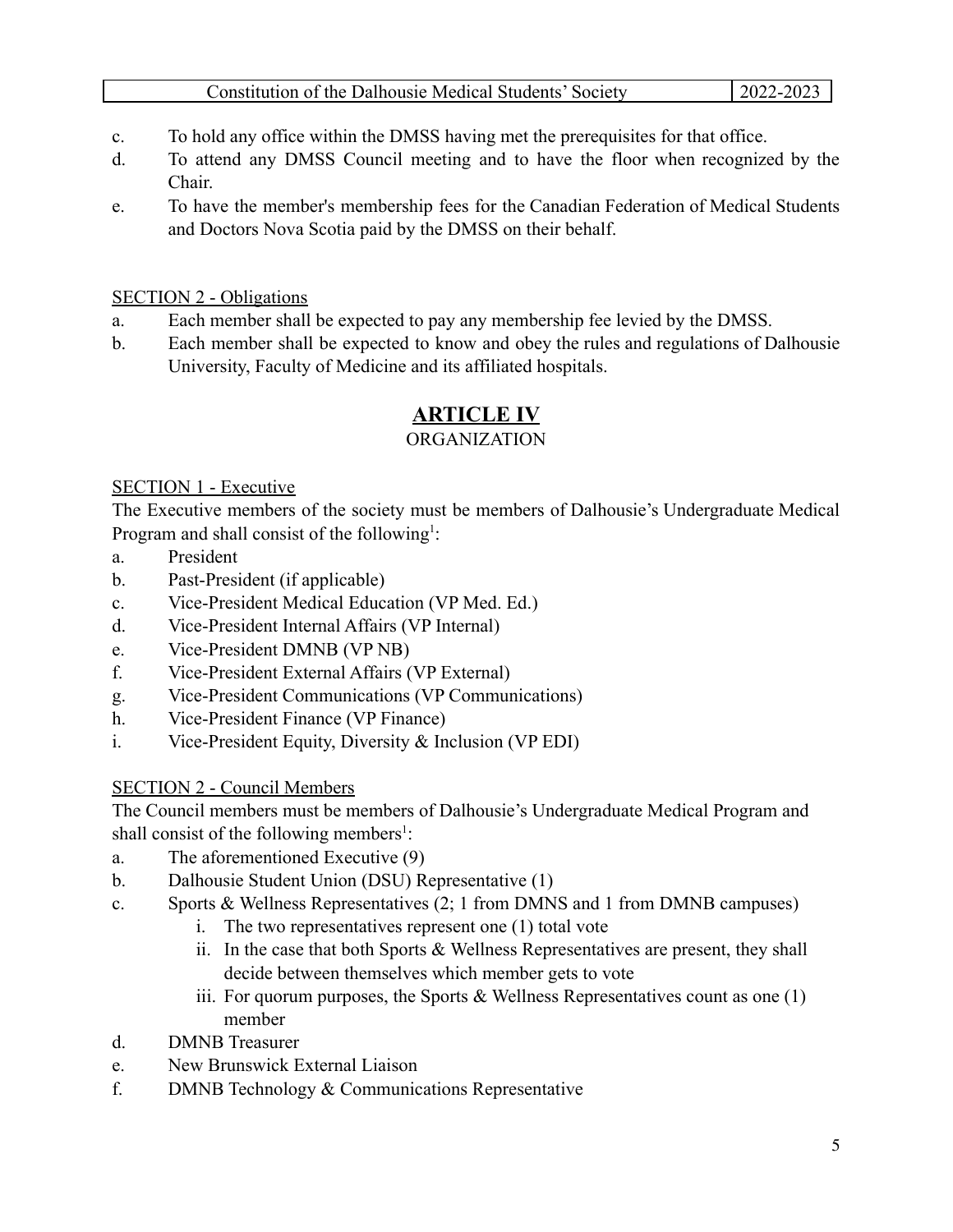| Constitution of the Dalhousie Medical Students' Society | $2022 - 2023$ |
|---------------------------------------------------------|---------------|
|---------------------------------------------------------|---------------|

- g. Members-at-Large (2; 1 from DMNS and 1 from DMNB campuses))
	- i. The two representatives represent one (1) total vote
	- ii. Shall be Med 1 students
	- iii. In the case that both Members-at-Large are present, they shall decide between themselves which member gets to vote
	- iv. For quorum purposes, the Members-at-Large count as one (1) member
- h. Global Health Liaison (GHL) Srs. (2; 1 from DMNS and 1 from DMNB campuses)
	- i. The two representatives represent two (2) total votes
	- ii. For quorum purposes, the GHL Srs. count as two (2) members
- i. Humanities Representatives (2; 1 from DMNS and 1 from DMNB campuses)
	- i. The two representatives represent one (1) total vote
	- ii. In the case that both Humanities Representatives are present, they shall decide between themselves which member gets to vote
	- iii. For quorum purposes, the Humanities Representatives count as one (1) member
- j. Presidents of the Med I and Med II classes (2)
- k. Co-Presidents of the Med III and Med IV classes (4)
	- i. The Co-Presidents of the Med III class represent one (1) total vote
	- ii. The Co-Presidents of the Med IV class represent one (1) total vote
	- iii. In the case that both Co-Presidents for any one class are present, the Co-Presidents shall decide between themselves which member gets to vote
	- iv. For quorum purposes, the Co-Presidents of the Med III class count as one (1) member
	- v. For quorum purposes, the Co-Presidents of the Med IV class count as one (1) member

# SECTION 3 – Advisory Members

The Advisory members, who are non-voting members, shall include members of the society as outlined in the DMSS Terms of Reference: Society Members' Roles and Responsibilities.

# SECTION 4 - Proxy

- a. Each member of the Council (i.e., voting member) shall be entitled to his/her own proxy should they be absent. The DMSS Chairperson should be notified of this in writing prior to the meeting.
- b. The GHL Jr. may vote as proxy for the GHL Sr., should the GHL Sr. be absent, without the requirement of prior notification

# **ARTICLE V**

# NOMINATIONS, ELECTIONS AND REMOVAL OF MEMBERS FROM COUNCIL 1

# SECTION 1 – Schedule for General Elections & Appointments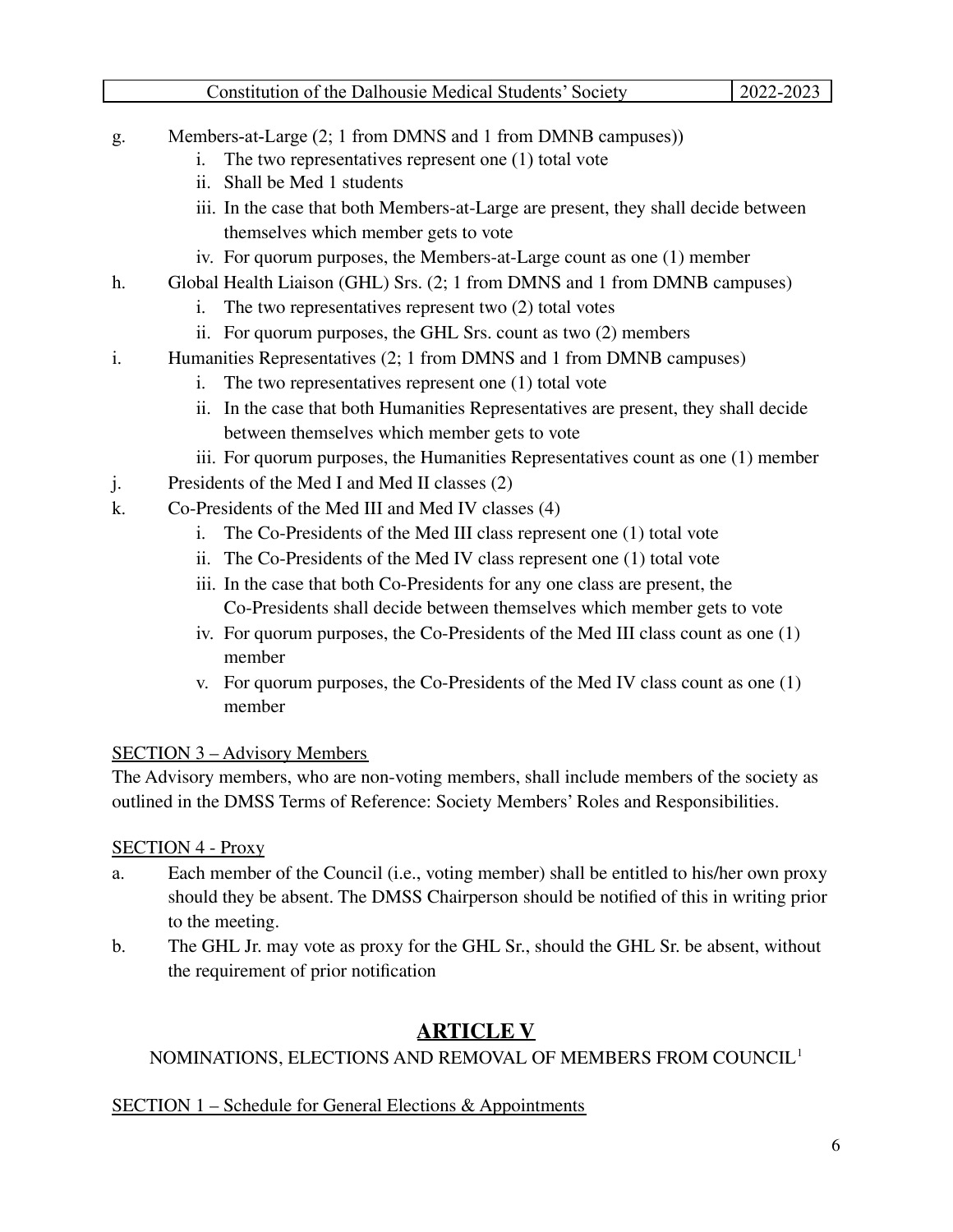a. As outlined in Section 2 of DMSS Terms of Reference: Elections & Appointments

### SECTION 2 – Responsibilities of the Chief Returning Officer (CRO)

- a. The CRO shall be the VP External or another DMSS member as appointed by Council should the VP External identify a conflict of interest.
- b. Shall run nominations and ensure elections procedures are followed as per the requirements of this constitution and of the DMSS Terms of Reference: Elections & Appointments.
- c. Shall arrange for electronic voting to take place.
- d. Shall communicate with all nominees and candidates, and must provide information regarding deadlines, speeches, written submissions and DMSS Terms of Reference. The DMSS constitution must be made available to all candidates.
- e. Is not permitted to vote in these elections except in the event of a tie vote when they shall cast the deciding vote.

# SECTION 3 – Elections Process<sup>1</sup>

- a. Announcements of Election and Call for Nominations
	- i. Announcements of election and call for nominations shall be made concurrently to members of the Society (i.e., all medical students at Dalhousie) via email twenty-one (21) days prior to the commencement of the voting period.
- b. Voting Period
	- i. The voting period shall remain open for 72 hours.
	- ii. Voting shall be conducted electronically by secret ballot and shall conclude by the following dates at 11:59pm at the latest:
		- 1. The 15th day of September annually (for Fall elections).
		- 2. On the  $7<sup>th</sup>$  day of April annually (for Spring elections).
	- iii. Disruptions to the electronic voting period shall be rectified as soon as possible. The voting period will then be extended by an amount of time approximating the duration of the voting period lost to the disruption. This approximation of additional voting time shall be made by the CRO.
- c. Nominations
	- i. Nominations must:
		- 1. meet the eligibility requirements for the position
		- 2. be submitted nine (9) days prior to the commencement of the voting period.
- d. Candidacy
	- i. For each position, all nominees who meet the eligibility requirements shall be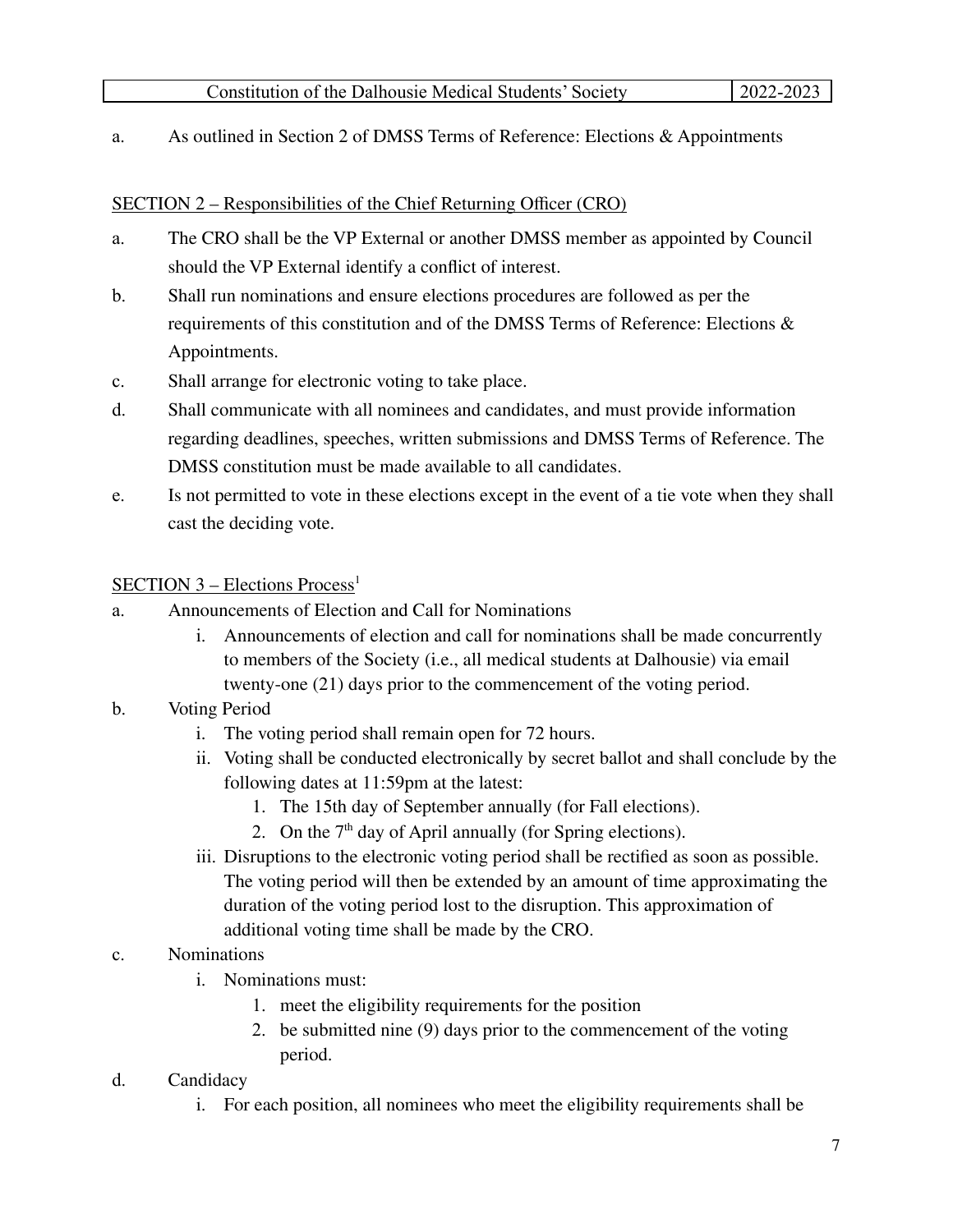notified by the CRO of their nomination, via email, by 11:59pm eight (8) days prior to commencement of the voting period.

- ii. To be considered a candidate in the election, nominees must then indicate their intention to run in the election by responding to the CRO via email no later than 11:59pm five (5) days prior to the commencement of the voting period.
- iii. The CRO shall then send a list of candidates out to the members of the Society by no later than noon the following day.
- iv. Candidates then have until two [2] days before the commencement of the voting period to submit a paragraph of no more than two hundred and fifty (250) words outlining their speech to the CRO. These paragraphs will then be compiled by position, and then alphabetically, and emailed out to the members of the Society no later than 11:59pm on that same day (two [2] days prior to the commencement of the voting period). Submissions received after the deadline will not be accepted. These paragraphs will be re-emailed to the members of the DMSS during the voting period at a time chosen by the CRO.
- v. Candidates are not permitted to send electronic campaign messages directly to any or all students. Any communication that is not approved by the CRO may result in disqualification.
- e. Speeches
	- i. Candidate speeches shall then be held either one [1] or zero [0] days before the commencement of the voting period.
	- ii. Speeches shall be video-conferenced between the DMNS and DMNB campuses.
	- iii. For all positions aside from DMSS President, speeches shall be limited to five (5) minutes in length and shall be followed by a two (2)-minute question period mediated by the CRO.
		- 1. Candidates for DMSS President shall be limited to five (5) minutes of length and shall be followed by a five (5)-minute question period mediated by the CRO
		- 2. Timing of question responses shall begin as the candidate responds to the first question, paused for the duration of the further questions asked, and resume when the candidate begins to speak again
	- iv. All candidates running for Executive positions must give a speech and answer questions from the general membership.
	- v. With the exception of those running for Executive positions, as per the above, any candidate running unopposed for a Council position is not required to give a speech but may do so if they wish.
	- vi. Candidates for appointed positions shall not be allowed an opportunity to have a speech and their paragraphs will remain private between only those who have a vote.
- f. Eligibility Requirements
	- i. All returning active members of the DMSS are eligible for the positions as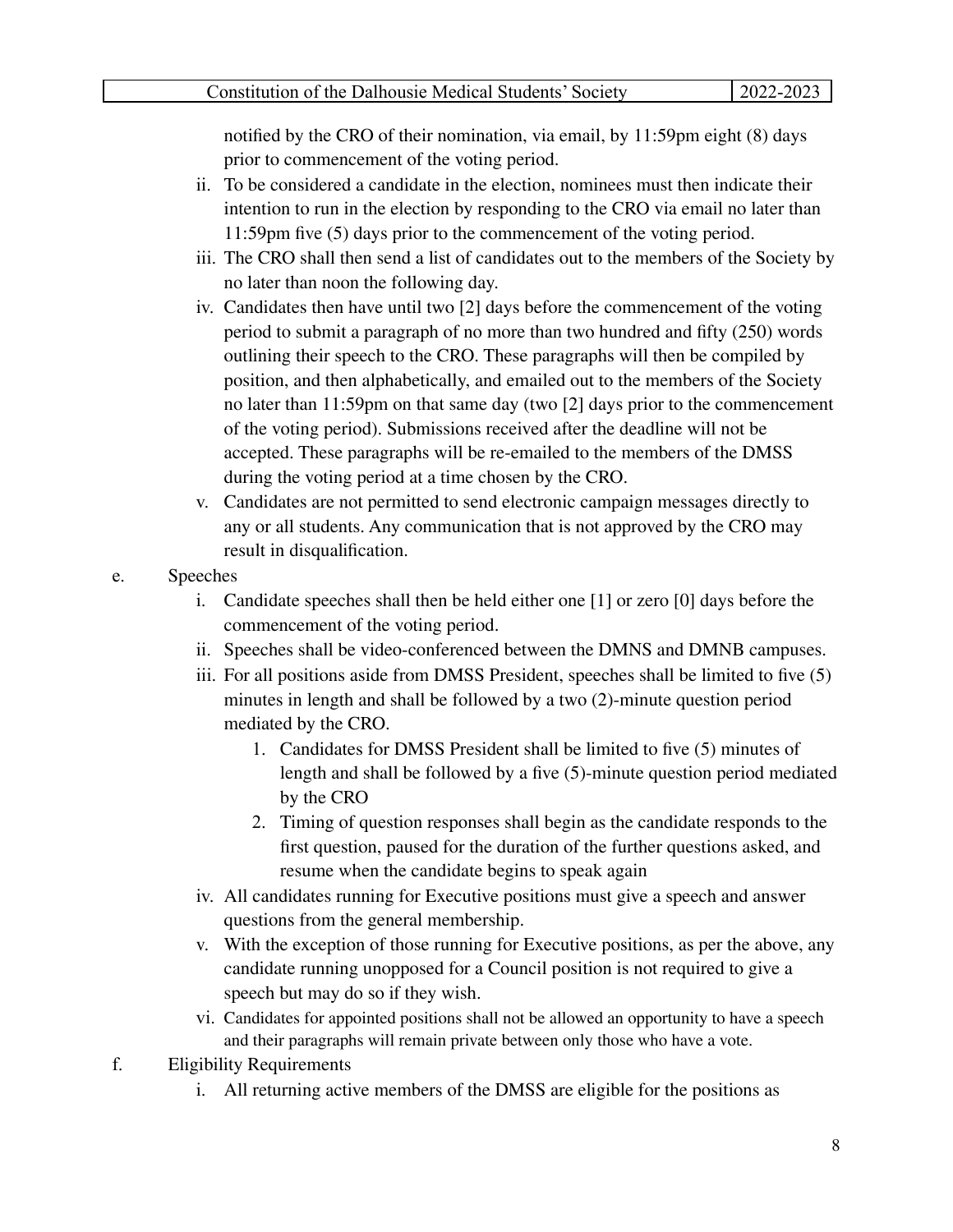Executive members in the DMSS.

- ii. Candidates for the positions of VP Internal and VP Finance must be students from the DMNS campus. Candidates for VP DMNB and Treasurer DMNB must be students from the DMNB campus.
- iii. Candidates for the positions of Nova Scotia, New Brunswick, and Prince Edward Island representatives must be students sponsored by the governments of Nova Scotia, New Brunswick, and Prince Edward Island, respectively.
- iv. The nominees for VP External and VP Medical Education must be a medical student who will be in their second or third year during office. The elected individual will then serve in an advisory capacity during their third or fourth year at the medical school.
- v. Any member of the DMSS who wishes to run for another elected DMSS position in a by-election must resign from the position they currently hold prior to the start of the election campaign.
- vi. Members of the DMSS cannot run for two voting positions (excluding the position of Past-President).
- g. Campus-specific Positions
	- i. Any position that is specific to a campus (eg. VP DMNB, representative positions for which there is a DMNS and DMNB student elected) will be voted on by students of that campus only, with the exception of the Med 3 and 4 Class Co-Presidents as they represent both campuses.
- h. Positions without Candidates
	- i. Any position at the close of the nomination period without a nominee shall be advertised by the CRO to the members of the DMSS as an "Open Position". This advertisement shall be sent by 11:59pm eight (8) days prior to the commencement of the voting period and shall be sent immediately after all nominees are notified of their nominations (see above).
	- ii. Nominations for these open positions shall then be held open for an additional three (3) days following the advertisement and shall thus close at 11:59pm five (5) days prior to the commencement of the voting period.
	- iii. During this additional period of nomination, students are only entitled to self-nominate, and such a nomination shall constitute acceptance of said nomination. These new candidates must then follow the remaining portion of the elections timeline (e.g. with regards to paragraph submission).
	- iv. All class eligibility requirements become void for the "Open Position" for that particular year.
	- v. The election procedure for the other positions is to proceed as previously outlined, notwithstanding this open position.
	- vi. If the position remains unfilled after DMSS Terms of Reference: Elections, section Candidacy has been followed, then the newly elected DMSS Executive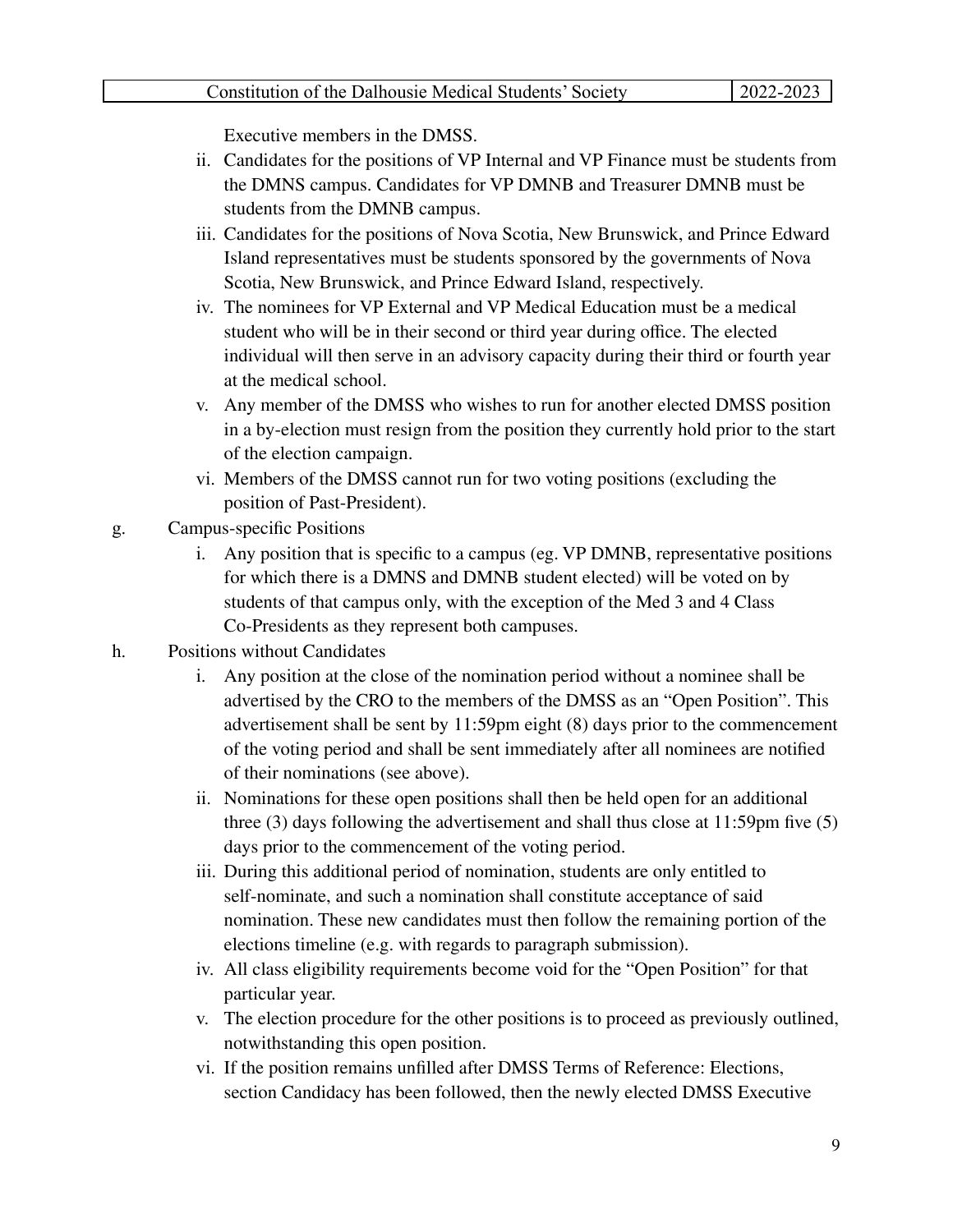can appoint the position to any DMSS member at its discretion.

- vii. Should a position become vacant prior to voting, but after an Open Position call of available positions has already been shared and can no longer be fulfilled in the appropriate timeline a subsequent Open Position call must be made. This Open Position call is to be held no later than fourteen (14) days after the closure of polls.
- i. Uncontested Positions
	- i. When only one qualified candidate exists for a given position, a "No Confidence" option is to be placed on the ballot alongside the candidate. These candidates must obtain a greater number of votes than "No Confidence" votes on the marked ballots to be awarded the position. In the event a candidate fails to achieve this margin, the position is considered an "Open Position" and the nominations are reopened for this position. A re-election for that position is to be held no later than fourteen (14) days after the closure of polls.
- j. Election Results
	- i. The results of the electronic voting process are to be reviewed by the Chief Returning Officer and the DMSS President. These results will be deleted and/or destroyed 48 hours after the closure of polls.
	- ii. The successful candidate for each position shall be the person receiving the most votes for that particular position.
	- iii. Following the aforementioned review of results, the CRO will then release the list of successful candidates, via email, to the members of the DMSS.
- k. Appeals
	- i. Any unsuccessful candidate may make an appeal of the election results within forty-eight (48) hours of the release of results by the CRO. The candidate must make a written or electronic submission to the President outlining the reasons for his/her appeal. The President shall at once call a special meeting of the Council to review the appeal. The Council shall decide if the appeal is valid based on the regulations outlined in this document and in the DMSS Terms of Reference: Elections. If the appeal is valid, the results of the elections for that position will be declared void and the position will be declared an "Open Position". A by-election shall be called immediately.
- l. Incoming Council
	- i. The Council so elected, except for the Class President(s), the Member-at-Large, and the Global Health Liaison Jr. representatives, shall assume office at the adjournment of the annual general meeting.
- m. Incoming Designate in Academic Difficulty
	- i. Any office shall become vacant if the successful candidate for the office should be required to repeat their year.
- n. Vacancies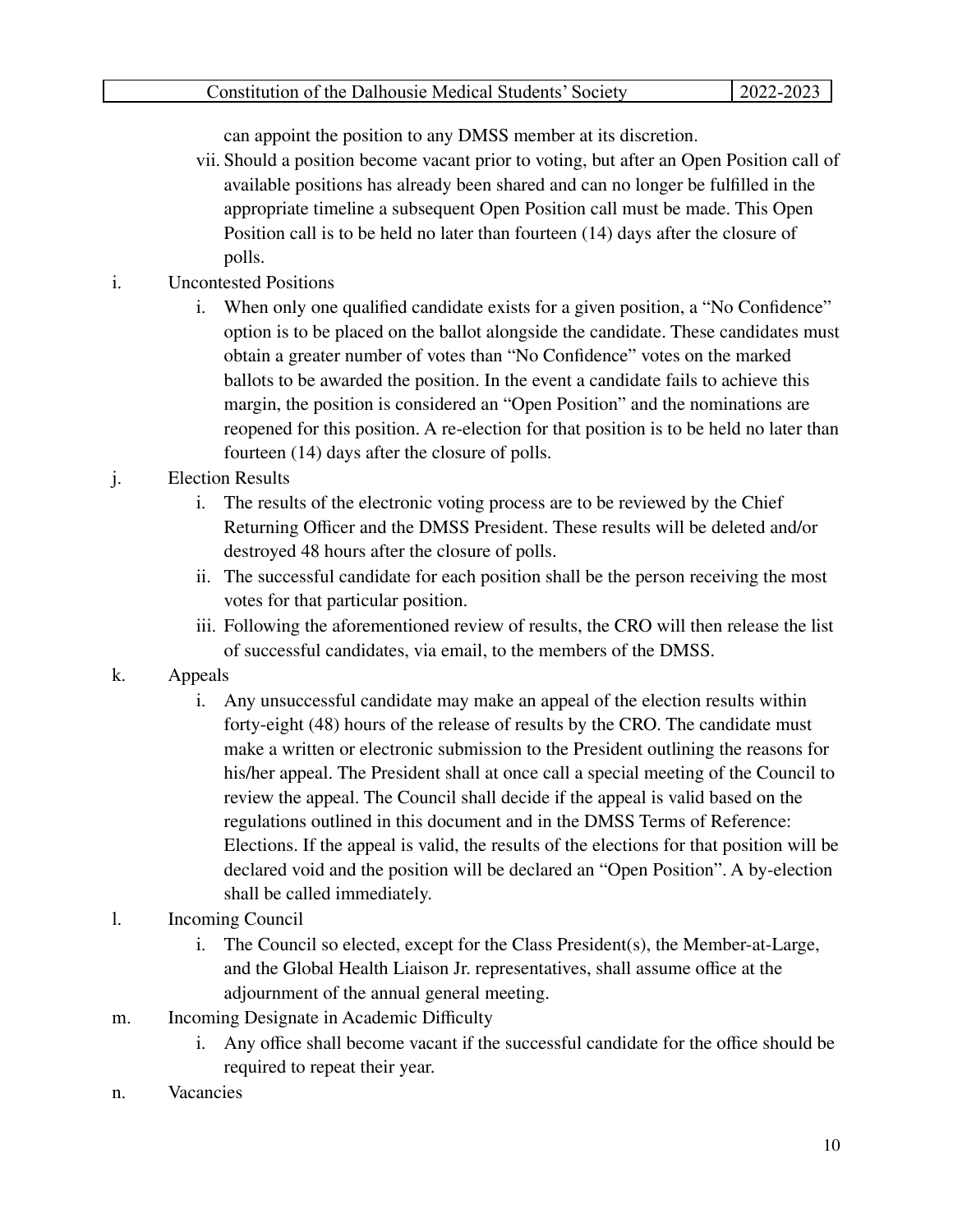- i. Vacancies or resignations shall be filled by secret ballot at a general election of the DMSS held within fourteen (14) days after the vacancy or resignation occurs.
- ii. Nominations must be submitted at least forty-eight (48) hours before the election.

# o. Resignation

i. Council members must submit a formal letter of resignation to the Chair of DMSS, who shall then share this letter with the DMSS Executive.

# SECTION 4 - Impeachment

- a. Active members of the DMSS may be considered for impeachment if the member:
	- i. Neglects their duties as outlined in the regulations of the DMSS Terms of Reference: Council Members Roles and Responsibilities, or the constitution or,
	- ii. Misses three (3) meetings without prior notice and justified cause, three (3) absent reports or three (3) consecutive "nothing to report". Those members who miss two meetings of the DMSS Council will be officially notified by the President, that upon absence from a third meeting they will be subject to a removal vote, or
	- iii. Twenty-five percent (25%) of the DMSS members present a written request to:
		- 1. the DMSS Chief Returning Officer (VP External)
		- 2. the President if the subject of the request is the VP External.
- b. Those members who are at risk of failing in their duties will officially be notified by the President that they will be subject to a removal vote.
	- i. Prior to a removal vote, the member in question will be given an opportunity to speak in their own defense at a DMSS Council meeting.
	- ii. General members will vote on the motion of impeachment by secret ballot.
	- iii. The motion to impeach must pass by two-thirds majority (2/3) in order for the active member to be impeached.
	- iv. The DMSS may then declare the office vacant and act according to the above Section 3 – Elections Process.
- c. This same process outlined above can be conducted for the removal of Class Council members where only the pertinent class' general members will vote.

# **ARTICLE VI**

# **MEETINGS**

# SECTION 1 – Council Meeting

- a. The Council shall meet at least once a month from August to May inclusive, and should attempt to meet during the summer if able to satisfy quorum.
- b. A quorum shall consist of at least two-thirds (2/3) of the voting Council membership.
- c. Motions shall be voted on by Council members (ie. voting members) and passed based on majority vote. The business shall proceed as outlined in Section 3 – Rules of Order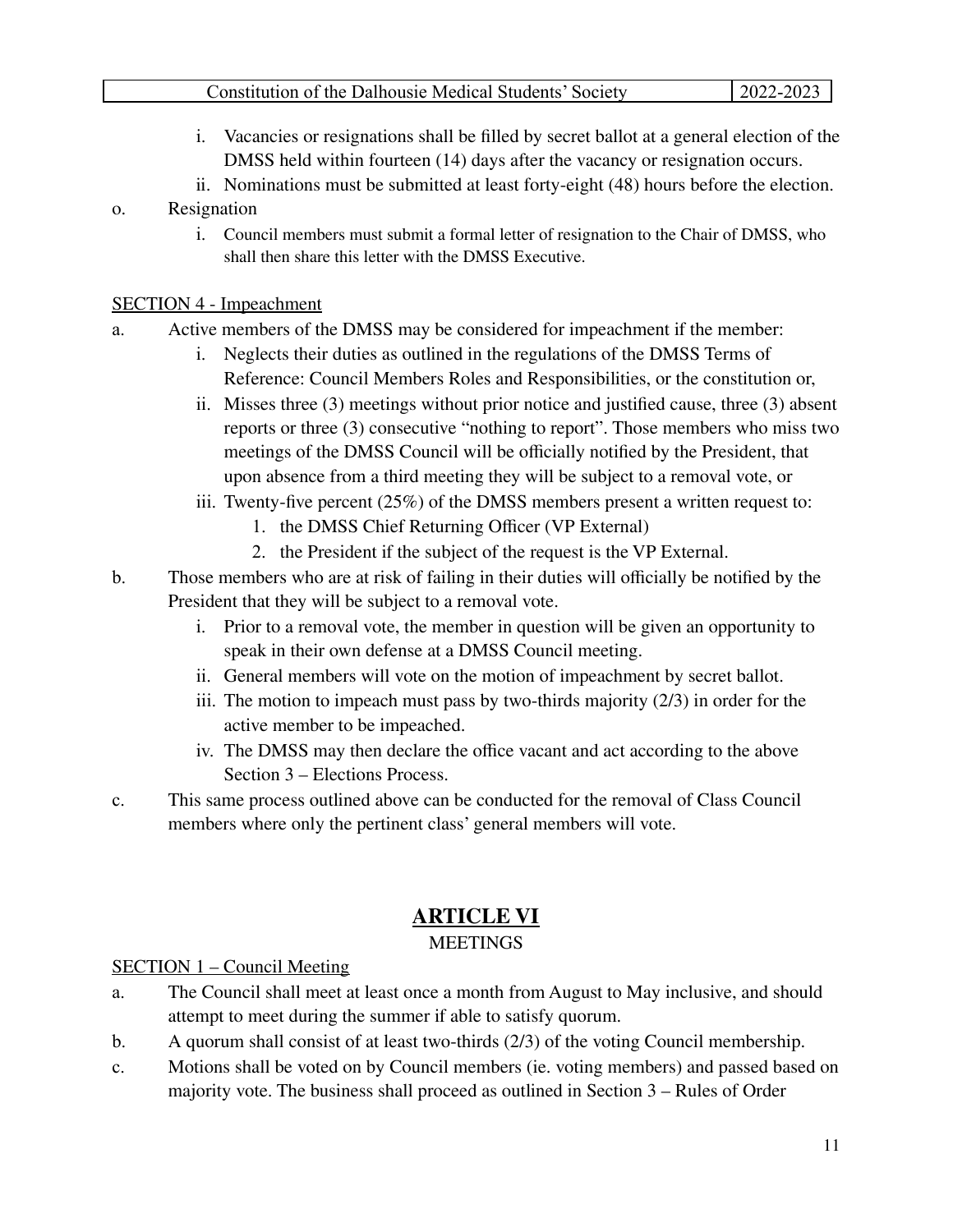(below).

- d. Council shall assemble at the request of the President, and advance notice of all meetings will be sent to all eligible members (See Article II – Membership) of the society. When possible, this notice shall be one (1) month for monthly meetings and five (5) days for other meetings.
- e. Minutes of all meetings shall be recorded by the VP Communications and retained by the VP Communication for at least three (3) years. They shall be made available to the entire DMSS membership.

# SECTION 2 – General Meetings

- a. One general meeting shall be called annually at a date between April  $15<sup>th</sup>$  and May  $31<sup>st</sup>$ for the presentation of annual reports. Changeover of the DMSS Executive occurs at the adjournment of this Annual General Meeting.
- b. A quorum of any DMSS General Meeting shall consist of twenty-five (25) students. The DMSS Executive must ensure the quorum fulfills the requirements of passing amendments at the DSU level for any particular year.
- c. If quorum is not present for any General Meeting, the Executive is empowered to conduct the business on the agenda for that meeting.
- d. The agenda and purpose of the General Meeting, and the constitutional changes to occur at the General meeting shall be advertised at least five (5) days in advance of the general meeting.
- e. The General Meeting shall be called by the President, whenever the Council or twenty percent (20%) of the active members of the DMSS, by written request, deem it necessary.
- f. General members will be given the opportunity to approve society financial statements/budget and goals/objectives for the coming year.

# SECTION 3 – Rules of Order

- a. All meetings of the DMSS shall be governed by Robert's Rules of Order.
- b. The business shall be conducted as set out in the bylaws and regulations.
- c. All notices of motion shall be handed in writing, or via email, to the DMSS Chairperson at or before the meeting at which the notice of motion is to be made.
- d. The Chair shall not vote but shall have a casting vote in case of a tie.
- e. The Chairperson of meetings will be the Chairperson appointed by the Executive. If the Chair is not present, the Vice-President External Affairs will chair the meeting.

# **ARTICLE VII**

# **CONSTITUTION**

# SECTION 1 - Constitutional Reform<sup>1</sup>

a. A General Meeting may amend or revise the Constitution, by a simple majority vote of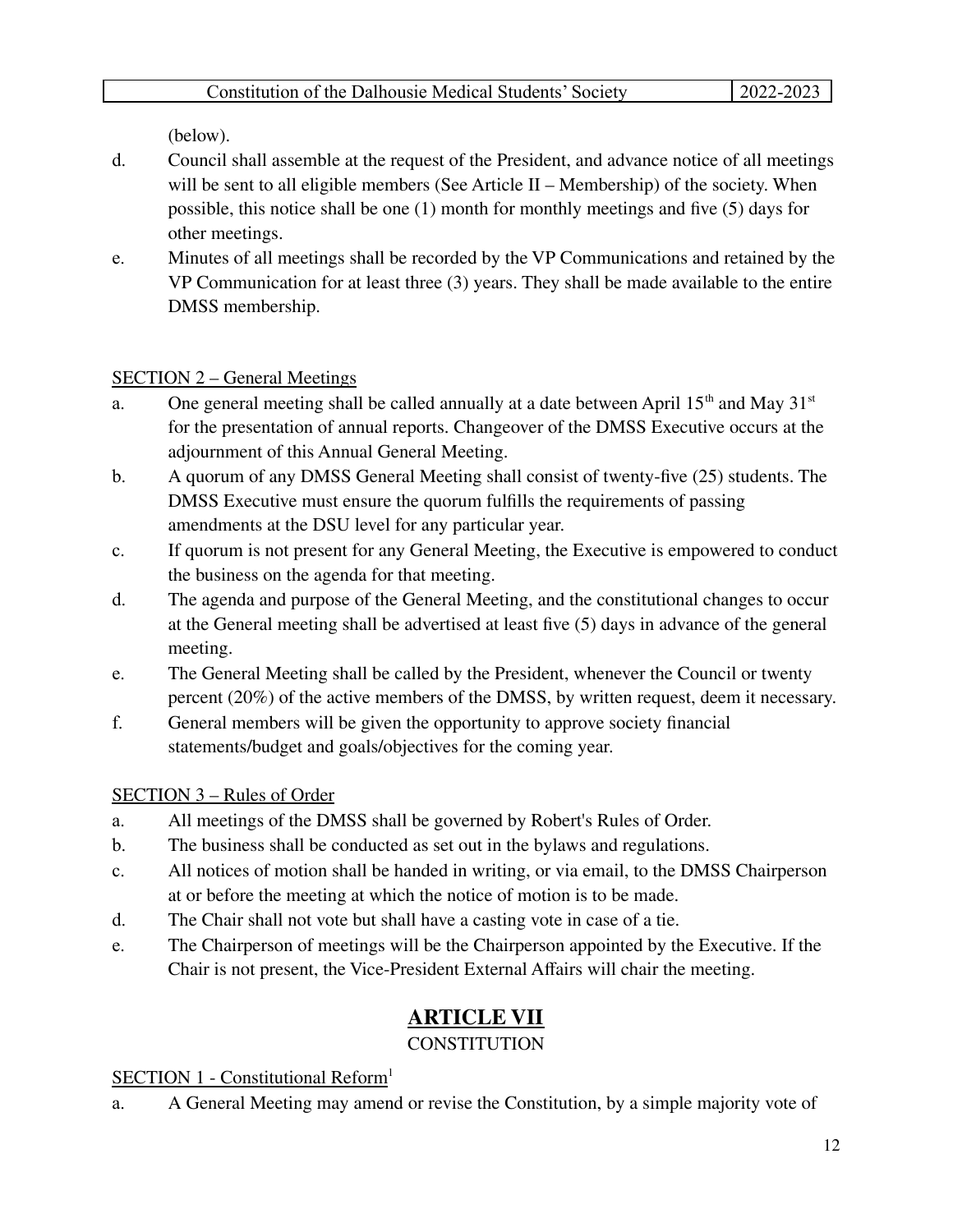those present, subject to procedures set down in the Constitution.

- i. General members will vote to amend or revise the Constitution by a formal voting procedure.
- b. Proposed amendments or revisions to the Constitution originating from the Council shall not be considered by a General Meeting until:
	- i. notice of motion of such proposed amendments or revisions has been given at a meeting of Council;
	- ii. the Council has referred such proposed amendments or revisions for the consideration of the Constitution Committee, which shall consider the amendments or revisions within two weeks of the original notice of motion;
	- iii. the Council has, by a two-thirds (2/3) majority of those present, at least two weeks subsequent to the original notice of motion, voted to refer the proposed amendments or revisions for the consideration of a General Meeting, in accordance with the Constitution.
- c. Proposed amendments or revisions of the Constitution that do not originate from Council, shall not be considered at a General Meeting until a bona fide petition signed by 10% of the active members of the DMSS proposing such an amendment or revision is presented to the President; where after, they shall refer such amendment or revision for the consideration at a General Meeting in accordance with the Constitution.
- d. Provisional Constitutional amendments can be made as needed by 2/3 majority vote of the DMSS Executive members.
- e. Maintenance of this document by updating hyperlinks within the table of contents, and links to DMSS Terms of Reference and other organisations' constitutional documents shall be exempt from the process outlined above and can be made at the discretion of DMSS Council, if approved by a 2/3 majority at a Council meeting.

# SECTION 2 – Terms of Reference

- a. Terms of Reference are meant to guide specific details of Council functioning, act as a form of institutional memory and supplement the Constitution. Though items may be contained in a Terms of Reference and not in the Constitution, the Constitution is what determines the principles of Council. Wherever there is a contradiction between the Constitution and a Terms of Reference, the Constitution's words prevail.
- b. The Council may supplement the Constitution by means of Terms of Reference. The Terms of Reference shall deal with such topics and decisions as are not of sufficient importance to be embodied by the Constitution, but which seems desirable to have in a permanent form for the guidance of the Council.
- c. Terms of Reference shall come into effect upon being passed by a two-thirds (2/3) majority of the entire Council. Additions and amendments to Terms of Reference shall be made in the same manner.
- d. Notice of Motion to adopt, amend, or repeal any Terms of Reference shall be given at a meeting of the Council, and such motion shall not be considered until a subsequent meeting of Council.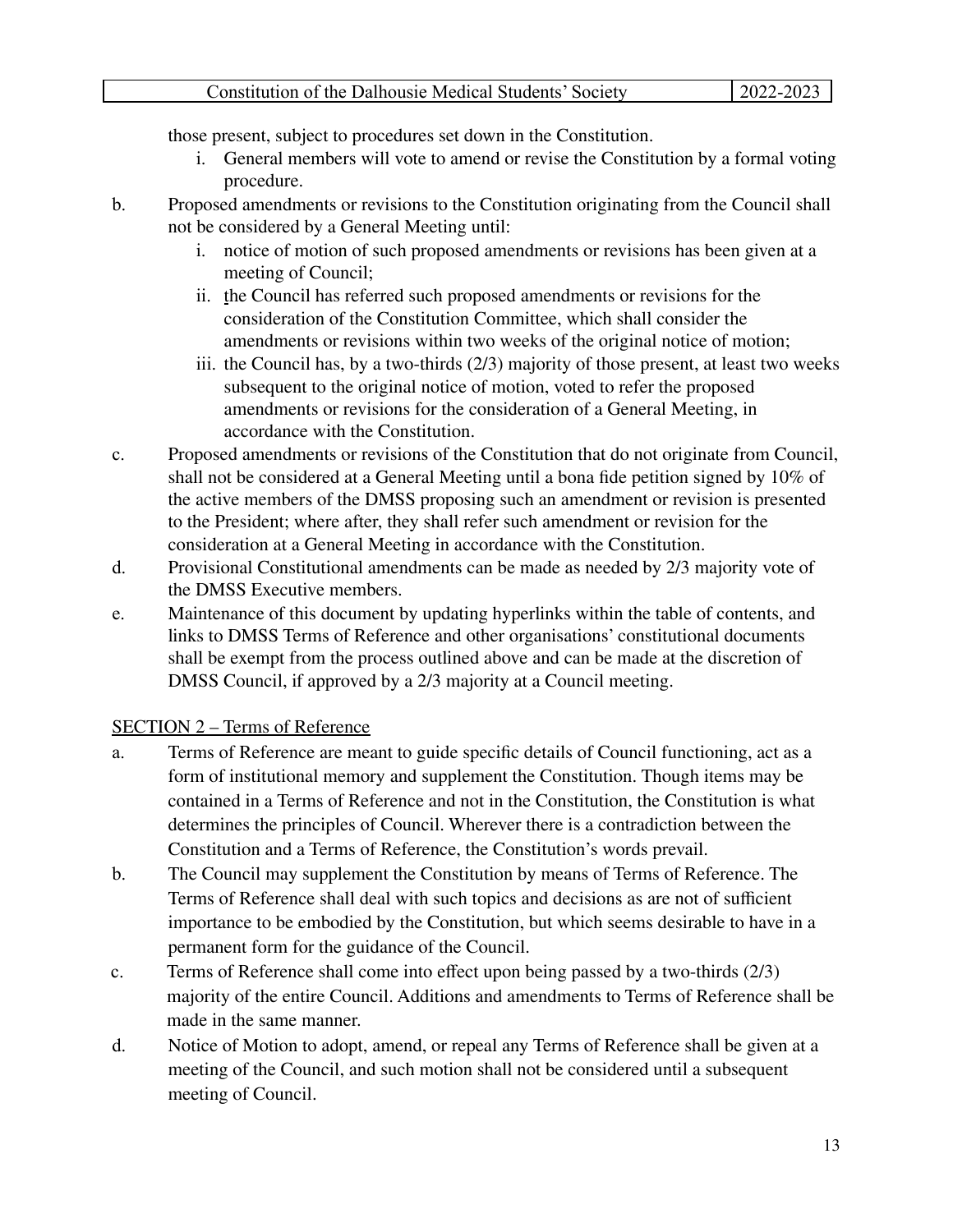- e. Terms of Reference may also be adopted, amended, or repealed at a general meeting, but this shall be subject to the same procedure as set out in Article VIII, Section 1.
- f. Please see the following DMSS Terms of Reference:
	- i. Awards
	- ii. Council Members Roles & Responsibilities
	- iii. Elections & Appointments
	- iv. Euphoria Charity Selection
	- v. Facilities
	- vi. Financial Policies
	- vii. Interest Groups
	- viii. Student Innovation and Research Award
	- ix. Standing Committees

# **ARTICLE VIII**

#### REFERENDA

# SECTION 1 – Rules of a Referendum

- a. A referendum shall be held when:
	- i. two-thirds (2/3) of those present at a Council meeting votes to hold one; OR
	- ii. the President is presented with a bona fide petition signed by ten (10) percent of the members of the Society, requesting that one be held.
- b. Any referendum shall present two or more options from which those voting must choose and the form of the questions shall not be such as to request suggestions from those voting.
- c. The Executive shall be responsible for the wording of the question.
- d. The Chief Returning Officer (Vice-President External) shall administer the referendum.
- e. Referenda must be advertised to the general members for at least one (1) week prior to the opening of polls.
- f. Voting shall be conducted electronically and polls shall remain open for forty-eight (48) hours.
- g. At least twenty-five percent (25%) of general members must vote in a referendum for its results to be considered valid.
- h. The results of the referendum are to be reviewed as per DMSS Terms of Reference: Elections & Appointments.
- i. Council shall be bound by the results of a referendum.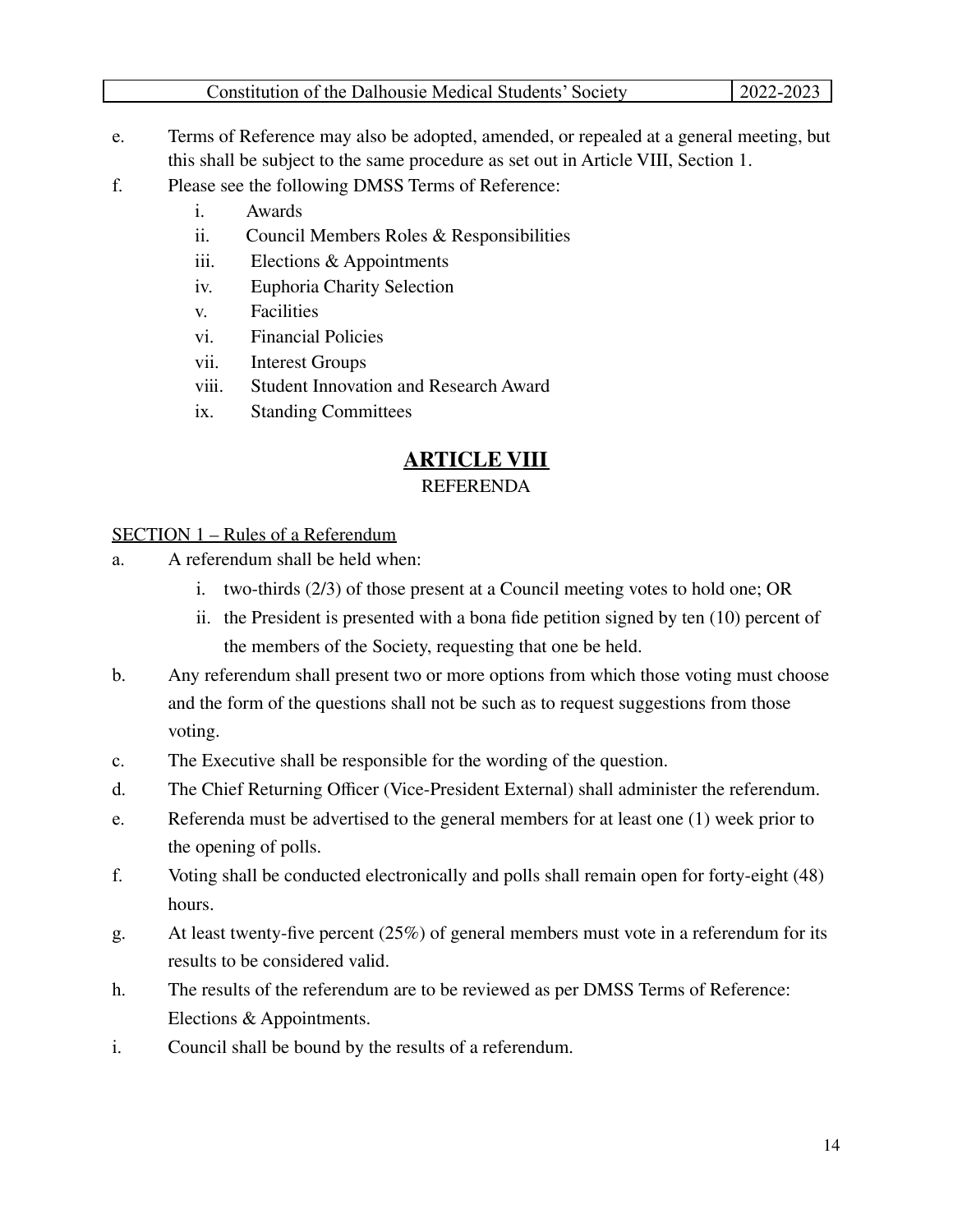# **ARTICLE IX FINANCES**

#### SECTION 1 – Expenditures

- a. The financial assets of the DMSS shall be deposited in a chartered bank by the VP Finance.
- b. All expenditures over one hundred dollars (\$100.00) not previously budgeted for or included in the Constitution must be authorized by a meeting of the DMSS Executive.
- c. Only verified expenditures on statements/receipts that have been previously authorized by Council shall be paid.
- d. All bills shall be by cheque or electronic funds transfer. All cheques and electronic fund transfer are to be co-signed by two of the following members: VP Finance, President or VP Internal.
	- i. Should the payee be one of the three members with signing authority, as described above, the cheque(s) or electronic transfer(s) must be co-signed by the other two members.<sup>1</sup>
- e. The use of electronic funds will be documented and co-signed by two of the following members: VP Finance, President or VP Internal.

# SECTION 2 – Accountability

- a. The VP Finance shall submit a proposed budget to the Council for the current fiscal year. The Council shall review, amend as necessary, and approve the proposed budget by the end of September of that year. This budget presentation shall include the proposed budget for the upcoming year with expenditure breakdown and contributions from each campus.
- b. The annual budget presentation shall be developed in consultation with the Budget Committee.
- c. All written contracts entered into the DMSS and all purchase orders issued by the DMSS shall be jointly executed by two of the following members: President, VP Finance or VP Internal.
- d. Every effort to maintain full and complete records of expenditures shall be made; they should be entered according to cheque number or electronic funds transfer ID number, full name of recipient of payment, as well as general category. Financial records of the society may be inspected by a general member of the DMSS upon giving reasonable notice to the VP Finance or President.
- e. An annual audit is performed by the DSU on the DMSS accounts as outlined by the DSU Constitution.

#### SECTION 3 – Management

- a. The DMSS fiscal year shall end August 1st of each calendar year.
- b. The membership fees shall be paid annually to the Dalhousie Student Accounts at the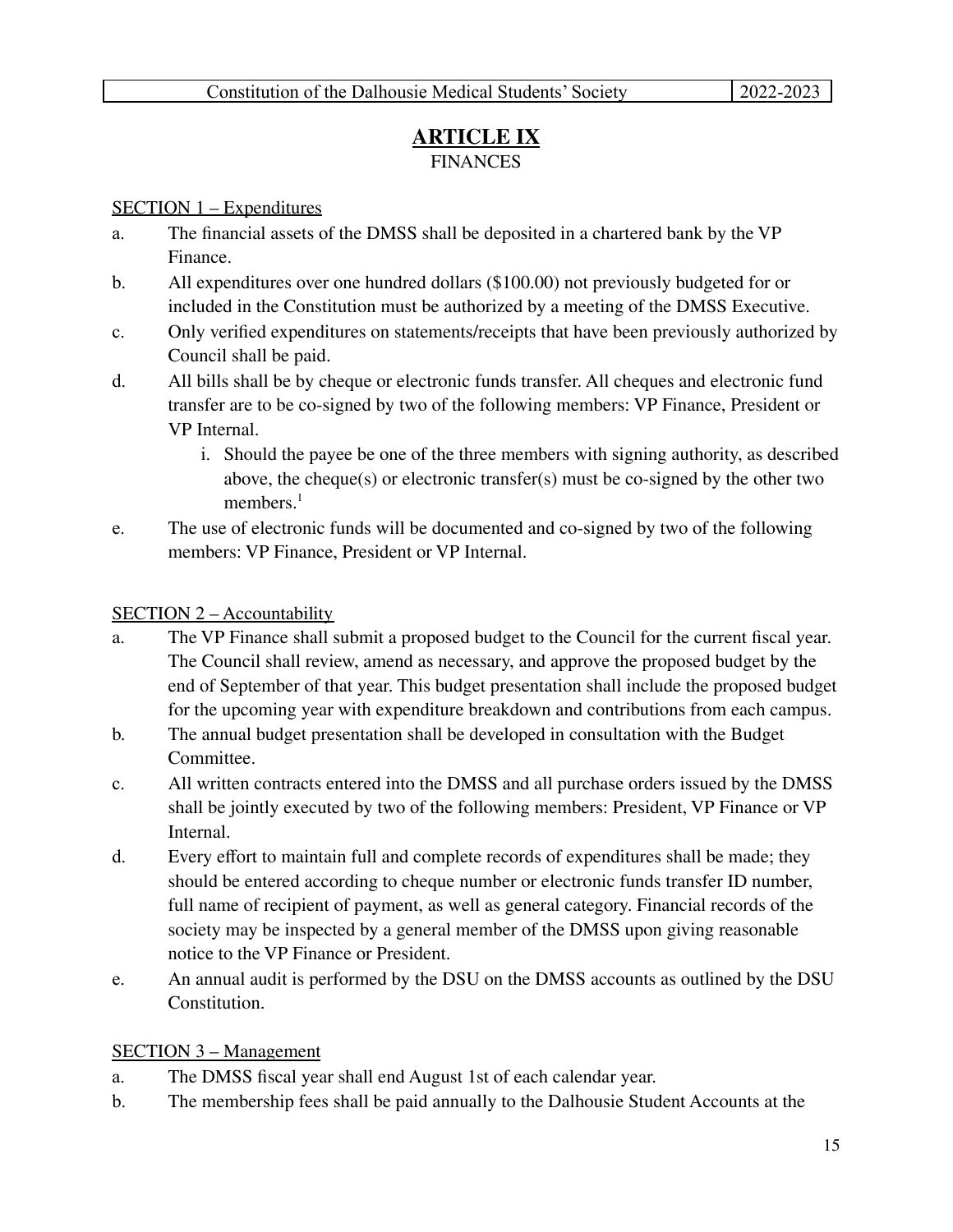time of registration.

- c. The membership fee may be changed only by a referendum, in accordance with Article VII.
- d. Each of the first, second, third and fourth year classes will receive a grant of at least ten percent (10%) of the annual DMSS membership fees (less CFMS fees) to cover expenses of the year's activities.

# SECTION 4 – Capital

a. The DMSS bank account should hold a capital account of no less than \$30,000 at fiscal year end when all expenses have been accounted for. This money is the capital of the DMSS and is not to be spent unless approved at a general meeting.

# **ARTICLE X**

# RECORDS

# SECTION 1 – Maintenance of Records

- a. All records of the DMSS shall be maintained in an online drive by the DMSS to be accessible for appropriate members.
- b. Any books or records of DMSS may be inspected by any active member upon that member giving reasonable notice to the VP Communications or VP Finance.

# **ARTICLE XI**

# Roles and Responsibilities

For detailed review, see DMSS Terms of Reference: Council Members Roles and Responsibilities.

# SECTION 1 – General Duties of the Executive

# The DMSS Executive

- a. Shall direct the affairs of the DMSS.
- b. Shall be responsible for the financial management of the DMSS as defined in Article X.
- c. Shall be responsible for the appointment of heads of special committees.
- d. Shall not receive any remuneration for execution of their duty.
- e. Shall attend all possible meetings of the DMSS.
- f. Shall meet prior to each annual general meeting of the DMSS.
- g. Shall maintain the honour and discipline of the DMSS.
- h. Shall approve payments of all accounts incurred by DMSS.
- i. Shall act in the name of the DMSS at such times when a general meeting of the DMSS is not feasible.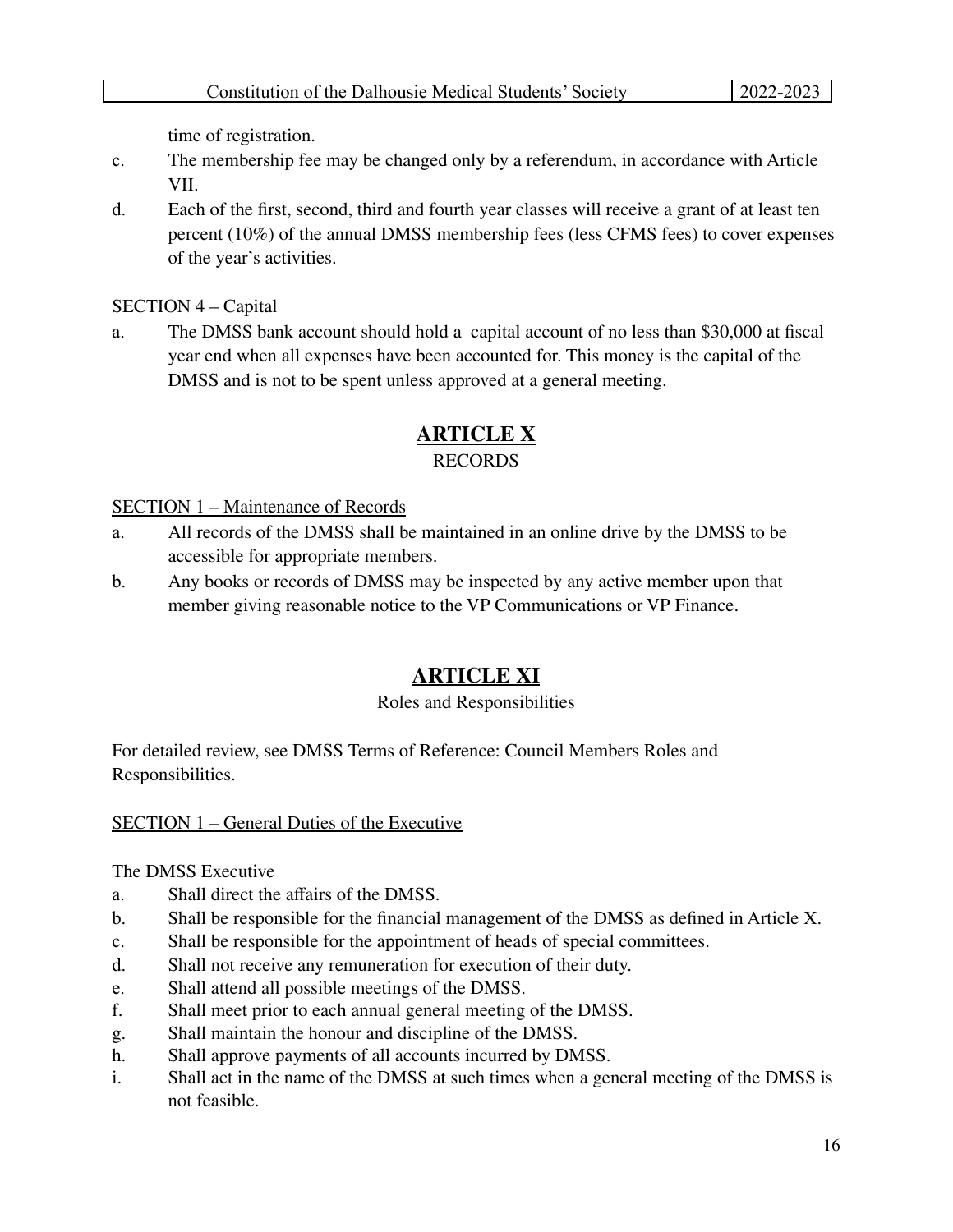- j. Shall see that all motions adopted by the DMSS are implemented in so far as possible.
- k. Shall assist in DMSS fundraising activities as determined by the DMSS Council and the VP Finance.

# Each DMSS Executive Member

- a. Shall maintain his/her file (ie. transition manual) and submit it at the end of his/her term of office with a written summary of their activities for the year.
- b. Shall be responsible for finding a suitable DMSS Council member to attend meetings in their place should they be unable to attend themselves.

# SECTION  $2$  – Specific Duties of the Executive<sup>1</sup>

President

- a. Shall direct the activities of the DMSS and enforce the observance of the Constitution.
- b. Shall call and preside at DMSS Council meetings and assist the chair in seeing that parliamentary procedure is adhered to as set out in Robert's Rules.
- c. Shall act as intermediary between the DMSS and the Faculty of Medicine.
- d. Shall attend meetings of all Faculty committees to which they are duly appointed.
- e. Shall be ex-officio on all committees of the DMSS.

# Past President

- a. Shall serve on the Executive in an advisory capacity.
- b. Shall assume other duties at the discretion of the President.
- c. Shall attend Maritime Resident Doctors meetings or delegate if unable to attend due to clerkship duties.

Vice-President of Medical Education

- a. Shall be the first assistant to the President and perform the duties of the President in their absence.
- b. Shall be the direct student affiliate with the Undergraduate Medical Education (UGME) Department.
- c. Shall coordinate the efforts of the Society class education committees, etc., in dealing with matters of education which affect more than one class.

Vice-President Internal

- a. Shall be second assistant to the President and shall assume the duties of the President in the absence of the President and the Vice-President Medical Education.
- b. As chairperson of the Social Committee (see DMSS Terms of Reference: Standing Committees), shall assume overall responsibility for all aspects of the Annual Euphoria Variety Show, the Annual DMSS Med Ball and Banquet and other social events.
- c. Shall select a Euphoria Charity following DMSS Terms of Reference: Euphoria Charity **Selection**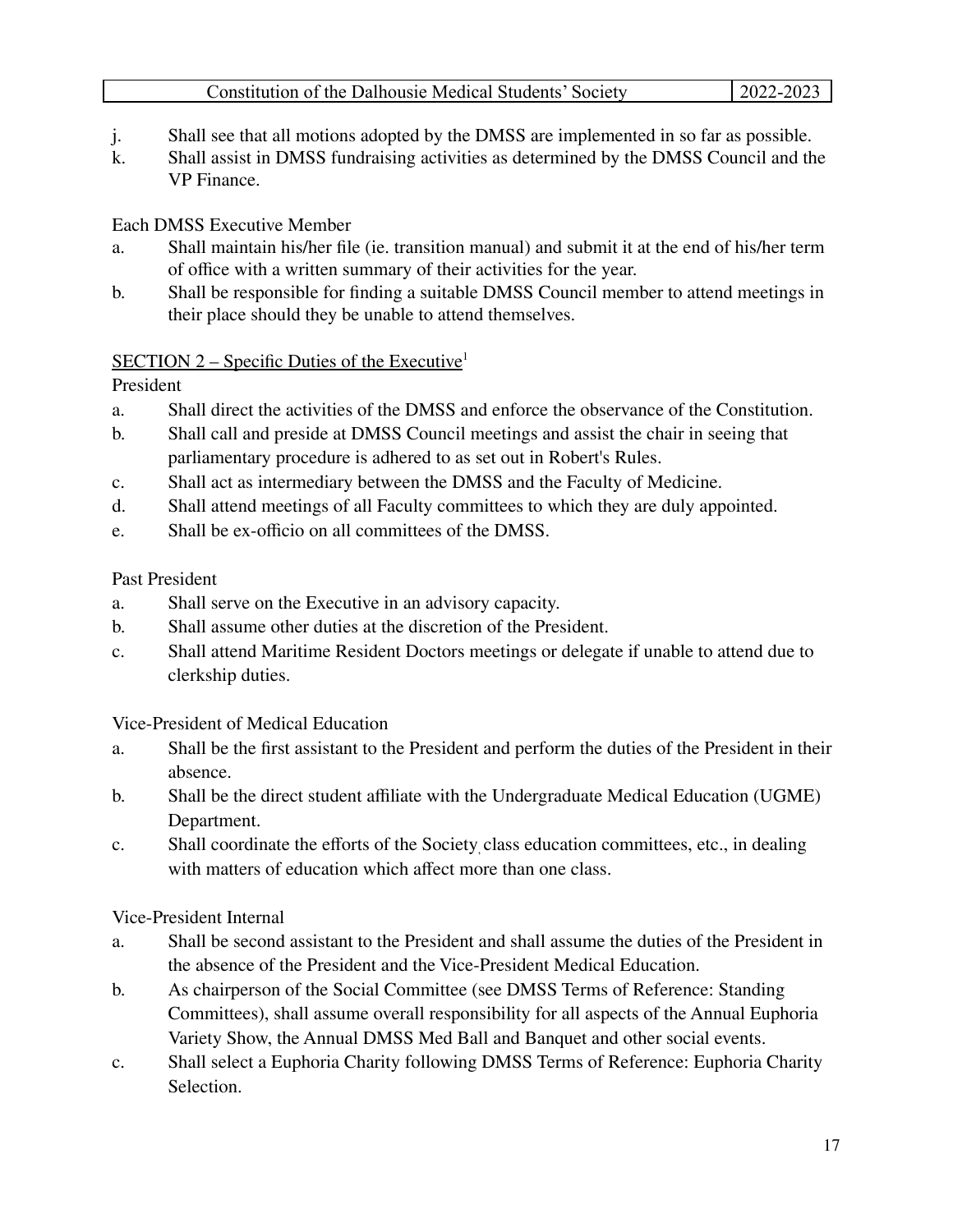Vice-President Dalhousie Medicine New Brunswick (DMNB)

- a. Shall represent the interests of students from the DMNB campus at DMSS Council meetings and within the Faculty of Medicine.
- b. Shall take leadership in establishing the presence and function of the DMSS at DMNB.
- c. Shall be elected by the students of DMNB.

Vice-President External

- a. Shall act as CFMS Representative of the DMSS when such representation is deemed necessary at the National CFMS Conference, and shall report on it.
- b. Shall attend meetings and to the duties of all CFMS committees to which they have been duly appointed.
- c. Shall attend meetings of all DMSS or Faculty committees to which they have been appointed.
- d. Shall function as the Elections Chief Returning Officer for all DMSS Elections, and be responsible for running all aspects of the elections as described in Article VI of the DMSS Constitution.

Vice-President Communications

- a. Shall record the minutes of Council and general meetings.
- b. Shall be responsible for checking the DMSS e-mail account and direct or respond to all correspondence for the DMSS.
- c. Shall keep an active list of the entire DMSS Membership.
- d. Shall be responsible for contacting repeat and new sponsors annually
- e. Shall update and draft contracts regularly
- f. Shall organize all the presentations from the sponsors
- i. Scheduling, student attendance, confirm orders (food or otherwise), room booking
- g. Shall meet regularly with VP Internal and provide updates for DMSS council
- h. Shall maintain document containing contact information and previous contracts
- i. Shall work within the boundaries of Dalhousie Faculty of Medicine *Guidelines for the*

*Relationship between the Faculty of Medicine and Health Related Industries*

- j. Shall support event coordinators as follows
	- i. Orientation week:
		- 1. Ensure communication with VP Internal and Orientation Week committee with regards to sponsorship packages and offers during Orientation Week
	- ii. Euphoria
		- 1. Contact previous donors for Euphoria sponsorship and provide appropriate information set by VP Internal.
		- 2. Work with VP Internal, VP Finance, and DMAA to ensure that funds are given to the charities

Vice-President Finance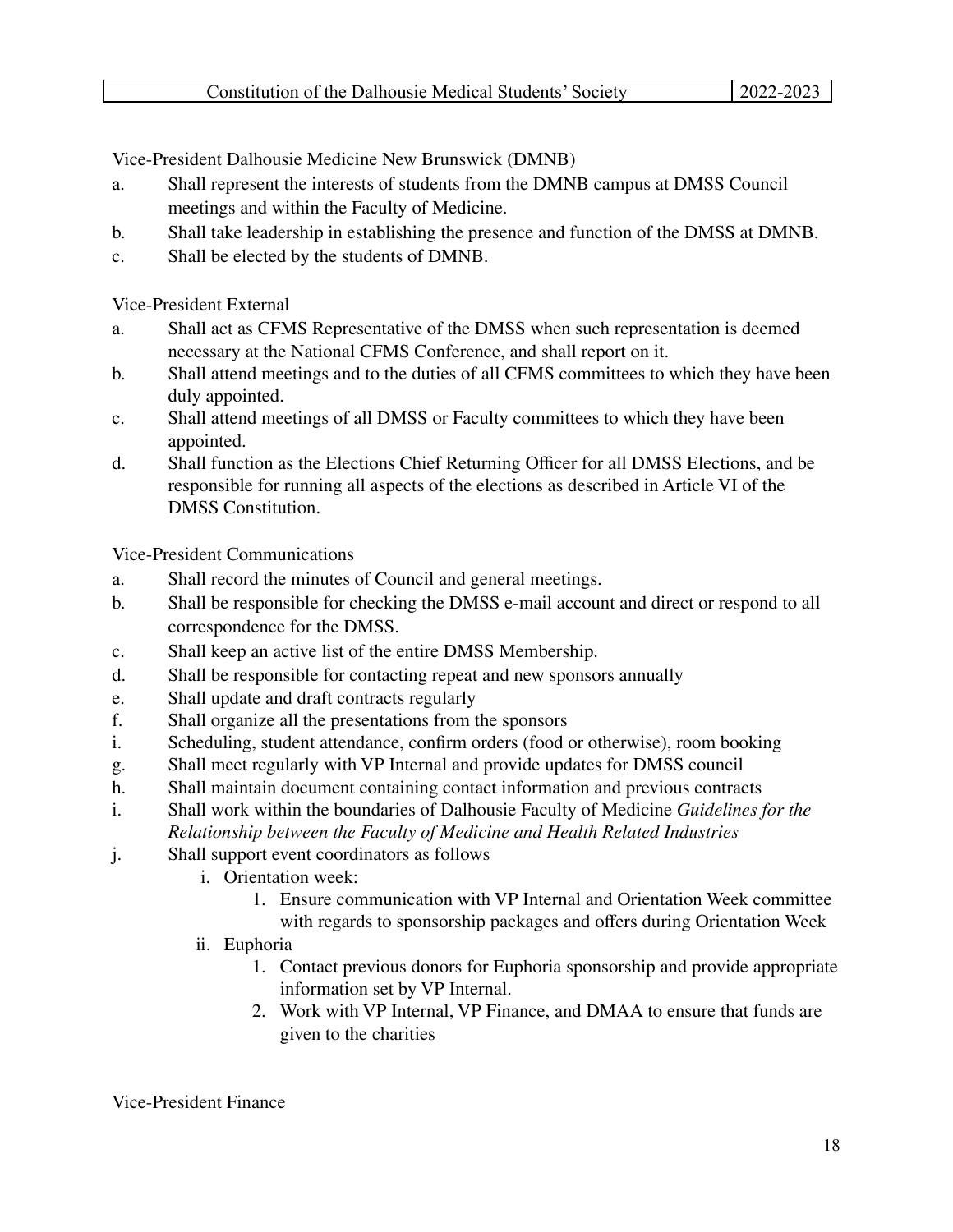- a. Shall oversee the finances of the DMSS.
- b. Outgoing and incoming VP Finances shall cooperate on preparing the year end accounting.
- c. Shall take charge of all money and keep a detailed account of all receipts and all disbursements in books belonging to the DMSS and on an appropriate computer financial program.
- d. Shall be able to produce a statement on request of Council or General Meeting, showing the assets, liabilities and financial condition of the DMSS.
- e. Shall see that all expenditures have been duly authorized per Article X and are substantiated by proper itemized vouchers.
- f. Shall ensure that all money that comes into their hands for the account of DMSS is deposited in the name of the DMSS.
- g. Shall attend to the payment of all accounts less than sixty (60) days after authorization.
- h. Shall distribute reimbursements to students less than one (1) month after cheques or electronic fund transfers are signed.

Vice-President Equity, Diversity & Inclusion

- a. Shall represent the interests of Dalhousie medical students as they pertain to issues of diversity and inclusiveness.
- b. Shall co-chair the Student Diversity and Inclusion Committee.
- c. Shall communicate initiatives and proposals adopted by the Student Diversity and Inclusion Committee to the VP Med. Ed., Global Health Liaison Sr., VP Internal, and other DMSS executive members as appropriate.
- d. Shall hold a revised and up-to-date copy of the Charter of the Dalhousie Medical Student Diversity and Inclusion Committee.
- e. Shall uphold and promote the Charter of the Dalhousie Medical Student Diversity and Inclusion Committee.
- f. Shall be (collaboratively with Student Diversity & Inclusion Committee Co-Chair & Med 1 representative) the point of contact regarding any issues related to maintenance, use, or functioning of the wellness room.
- g. Shall represent the Student Diversity and Inclusion Committee & DMSS on the Social Accountability Committee (SAC).
	- h. Shall represent the DMSS on the Canadian Federation of Medical Students (CFMS) EDI Committee and shall participate in monthly conference calls of this group.

# SECTION 3 – Council Members Roles & Responsibilities

- a. For a list of Council Members (ie. voting members) please see Article V: Organization, Section 2, above.
- b. For detailed review of Council Members' Roles & Responsibilities please see DMSS Terms of Reference: Council Members Roles & Responsibilities.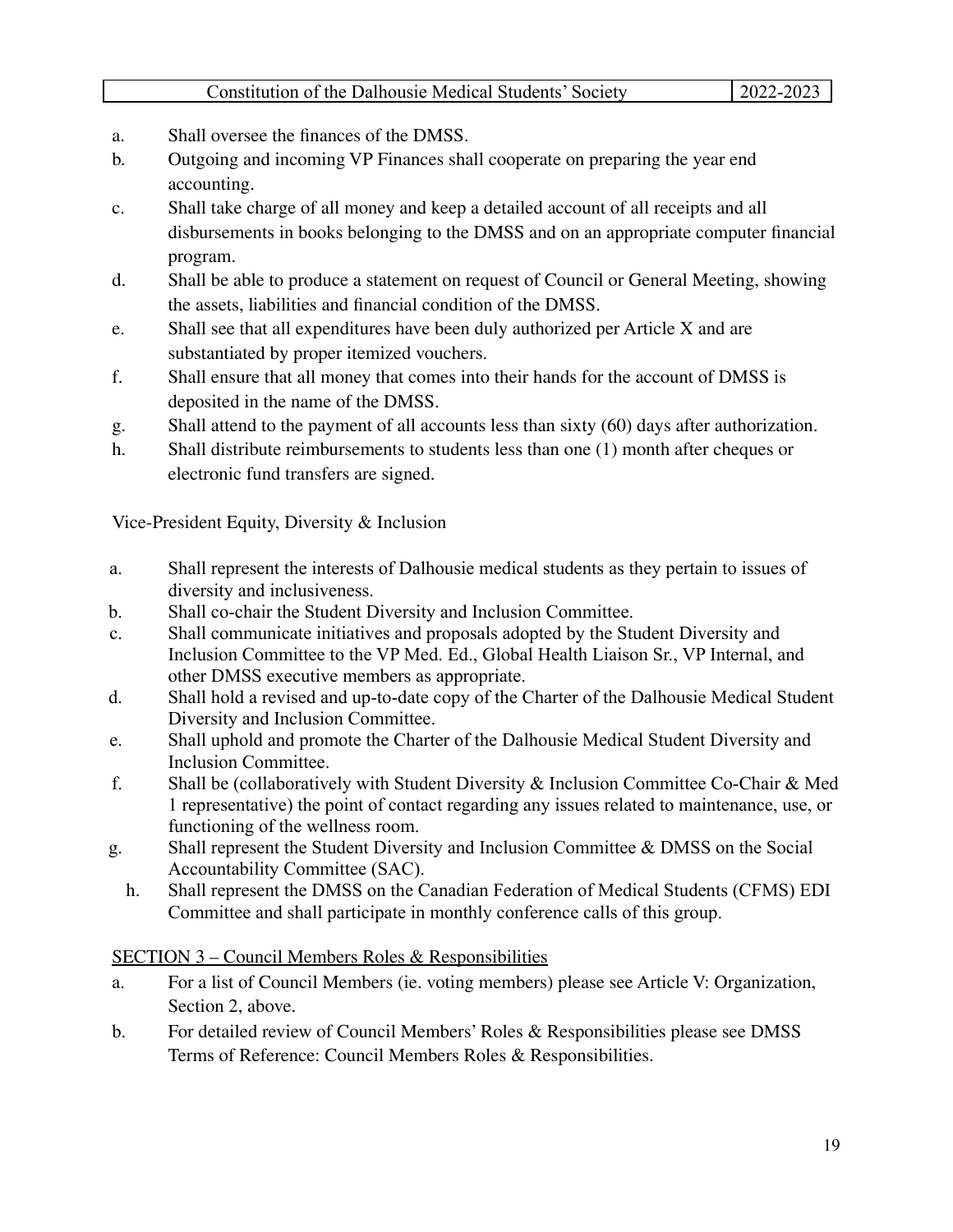### SECTION 4 – Standing Committees

Please refer to DMSS Terms of Reference: Standing Committees

# **ARTICLE XII**

# AFFILIATED ORGANIZATIONS

SECTION 1 - Canadian Federation of Medical Students (CFMS)

- a. See CFMS Constitution
- b. DMSS representation at the Spring General CFMS meeting should consist of (list number corresponds with priority):
	- i. Outgoing President, who shall hold one of three votes.
	- ii. Outgoing Vice-President External, who shall hold one of three votes.
	- iii. Outgoing Vice-President Medical Education, who shall share the third vote with Vice-President Equity, Diversity and Inclusion.
	- iv. Outgoing Vice-President Equity, Diversity and Inclusion, who shall share the third vote with the VP Medical Education.
	- v. Incoming President, who shall vote in the absence of the outgoing President.
	- vi. Incoming Vice-President External, who shall vote in the absence of the outgoing Vice-President External.
	- vii. Incoming Vice-President Equity, Diversity and Inclusion who shall vote in the absence of the outgoing Vice-President Medical Education or outgoing Vice-President Equity, Diversity and Inclusion.
- c. Should funding be available and sufficient to allow for further student attendance at the Spring General CFMS meeting, available DMSS funding will prioritize the follow students (list number corresponds with priority):
	- i. Incoming Wellness representative DMNS or DMNB (with preference for an alternating schedule from year-to-year, i.e. DMNS every second year)
	- ii. Global Health Liaison Jr. DMNS or DMNB (with preference for an alternating schedule from year-to-year, i.e. DMNS every second year)
		- 1. Preference given Global Health Liaison Jr. from the other campus of the Wellness representative Sr. attending.
	- iii. Incoming Vice-President Medical Education
	- iv. Incoming Wellness representative of the other campus
	- v. Global Health Liaison Jr., of the other campus
- d. DMSS representation at the Annual General CFMS meeting should consist of (list number corresponds with priority):
	- i. President, who shall hold one of three votes.
	- ii. Vice-President External, who shall hold one of three votes.
	- iii. Vice-President Equity, Diversity, and Inclusion, who shall hold one of three votes.
	- iv. Global Health Liaison Sr., DMNS and DMNB (2), who will vote in the absence of